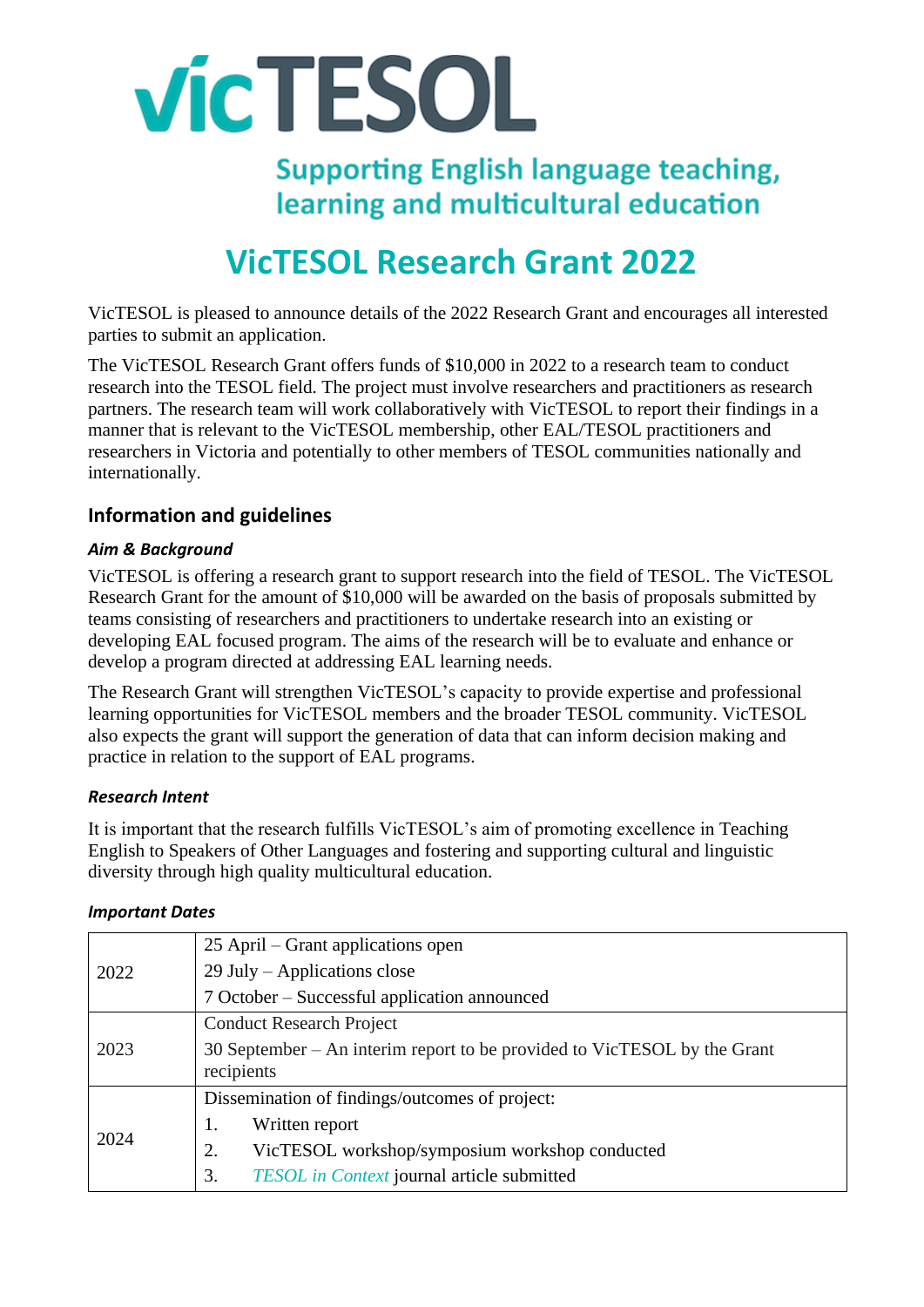# *Distribution of the grant.*

The grant will be distributed to the research team on granting and acceptance of the award.

# *Eligibility criteria*

- **1.** All members of the research team are current members of VicTESOL (either individual or institutional).
- **2.** The research is framed in a Victorian context and all members of the research group are Victorian based.
- **3.** The research project's major milestones will be achieved within two years of the grant being awarded.
- **4.** The research team will work in partnership with an educational institution that could be an early childhood centre, a school, or an accredited education provider in the adult sector. Consultation will be sought from a VicTESOL critical friend with regards to research methodology and rationale, if required.
- **5.** A clear understanding and appreciation of the needs of EAL learners.
- **6.** There is no conflict of interest for team members involved in undertaking the VicTESOLfunded research.

# *Criteria for evaluation of proposals*

Grant applications will be evaluated by the VicTESOL Research Grant Advisory Group\* according to the following criteria:\*\*

- **1.** The research will provide data that informs better practice and decision-making in relation to the provision for the needs of EAL programs.
- **2.** The proposal identifies an area of EAL need for students that provides a rationale for a strategy to address that need.
- **3.** A clear description of the strategy and the anticipated outcomes of the strategy
- **4.** A well informed and explicitly presented statement of the nature of the data to be collected and analysed, and how this data will contribute to a better understanding of the issue addressed, and the results of the strategy.
- **5.** It is anticipated that research teams will include classroom teachers as well as members who have research expertise and experience (who may also be classroom teachers).

\*The VicTESOL Research Grant Advisory Group consists of members from the VicTESOL executive and co-opted experienced and expert practitioners and researchers from the TESOL field.

\*\* The Advisory Group will recommend that the Research Grant be awarded to one particular applicant, based on the evaluation criteria. There will be no avenue to appeal the decision.

#### *Research Proposal*

(3-4 pages max)

In submitting a proposal, the research team needs to provide a considered, well-structured project framework that addresses the criteria on which the application will be judged. Research proposals must be submitted on the pro forma provided.